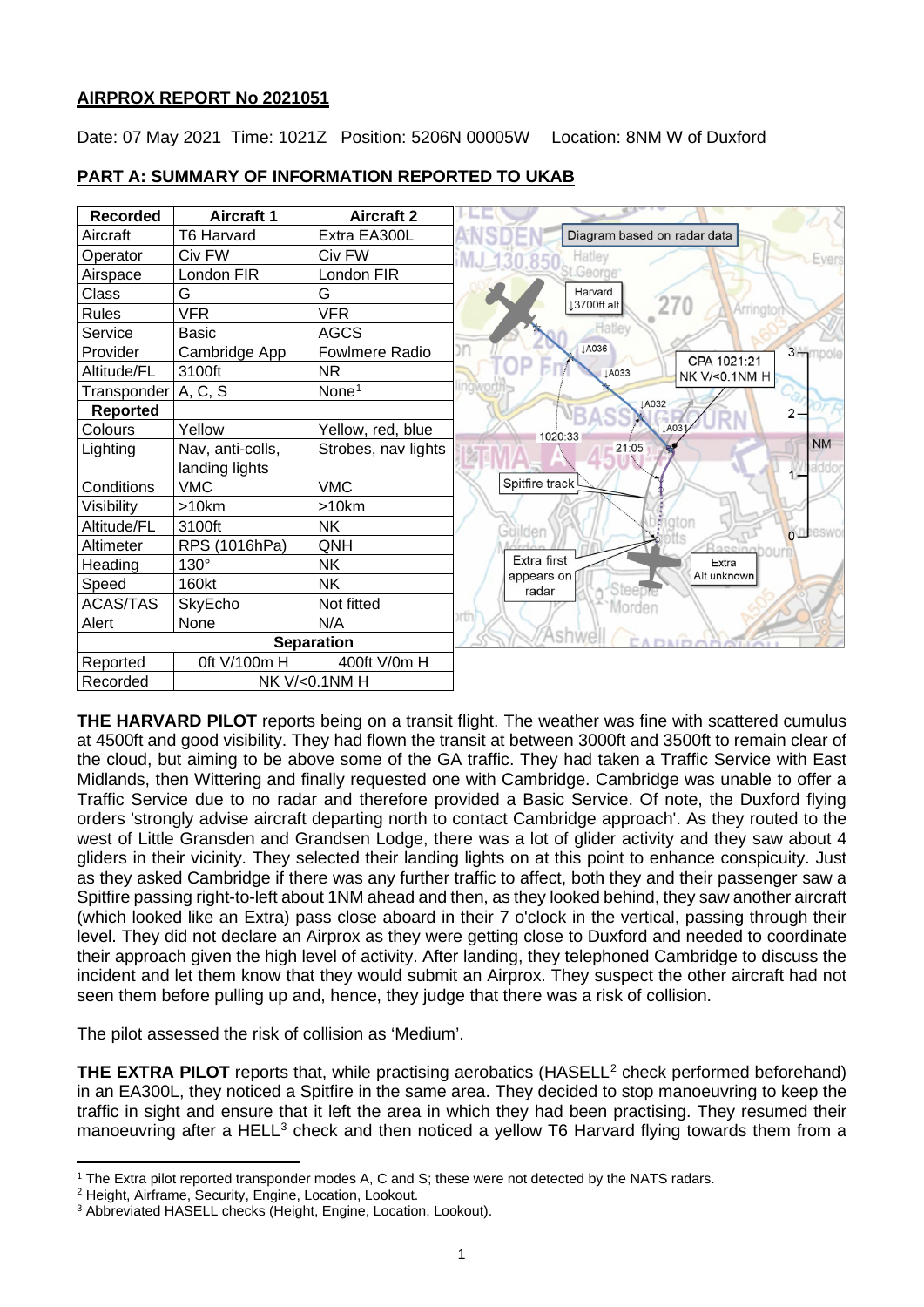northerly direction. They decided to turn left and then right to keep it in sight, all the while trying to remain within the area in which they had been practicing and providing the maximum level of safety as they assumed that the pilot of the Harvard had not seen them. After the Harvard departed, they made sure that there was nothing else that could be a threat to them, conducted another HELL check again and confirmed that the Harvard continued to fly away from them. They then resumed aerobatics.

The pilot assessed the risk of collision as 'None'.

**THE CAMBRIDGE APPROACH CONTROLLER** reports that they were unaware of the Airprox as they did not see anything at the time and it was not reported until after the event, later in the day.

## **Factual Background**

The weather at Cambridge was recorded as follows:

METAR EGSC 071020Z 30010KT 9999 BKN028 10/01 Q1016=

## **Analysis and Investigation**

## **Cambridge City Airport ATC**

A telephone report of an Airprox was received from the pilot of [the Harvard], who reported they had had an Airprox with an Extra aircraft in the vicinity of Royston at 1021Z.

[The Harvard pilot] was receiving a Basic Service from Cambridge Approach, squawking 6177. The pilot came on frequency at 1016Z, requesting a Traffic Service but was informed that it was Cambridge Approach, non-radar and given a Basic Service. The pilot was informed of activity at Gransden Lodge Gliding site.

Prior to leaving the frequency, the pilot requested if there was "*any more traffic to affect*" and was informed of traffic inbound to Cambridge descending to 4000ft with no other Traffic Information given. Although not providing a surveillance service, the APP ATCO was in view of a surveillance display; however, at the time of asking, [the Harvard] was indicating 3400ft descending and the traffic with which he had the Airprox was indicating 400ft, giving 3000ft between them. The transponder of the conflicting traffic was then observed to either become unserviceable or be switched off as the aircraft entered high energy manoeuvres. The pilot of [the Harvard] changed frequency as the Airprox occurred and did not report it on the Cambridge frequency. The identity of the other aircraft is unknown, however it was followed on radar and observed to land at [a local airfield].

The pilot of [the Harvard] reported that they were flying from [departure airfield] to [destination airfield] and had received a radar service from both East Midlands and Wittering prior to transferring to Cambridge approach. They were aware of intense gliding activity along their route and had seen a few gliders but opted to fly at 3300ft for protection against low-level GA and to allow themselves height in the event of an engine failure of their aircraft. The pilot intended to call Duxford in the vicinity of Royston for joining and checked whether Cambridge Approach had any traffic to affect before leaving the frequency. The pilot reported that, before changing frequency, they observed an Extra aircraft in a vertical climb passing approximately 300ft to their left as it climbed from low level to high.

The Extra aircraft is believed to have been one of the aircraft from [a local airfield] which have started conducting aerobatics near Cambridge without receiving any service from the unit. The aircraft was observed to be conducting aerobatics whilst squawking 7000, rather than utilising the aerobatic 7004 squawk. Although not providing a surveillance service, the mode C indications of the aircraft involved were no closer than 3000ft at any time and, as such, any provision of a surveillance service as requested by the pilot would not have made any difference. The activities from [the local airfield] have been increasing and are impacting safety at Cambridge. Progress on a letter of agreement may be needed to ensure continued safe operations.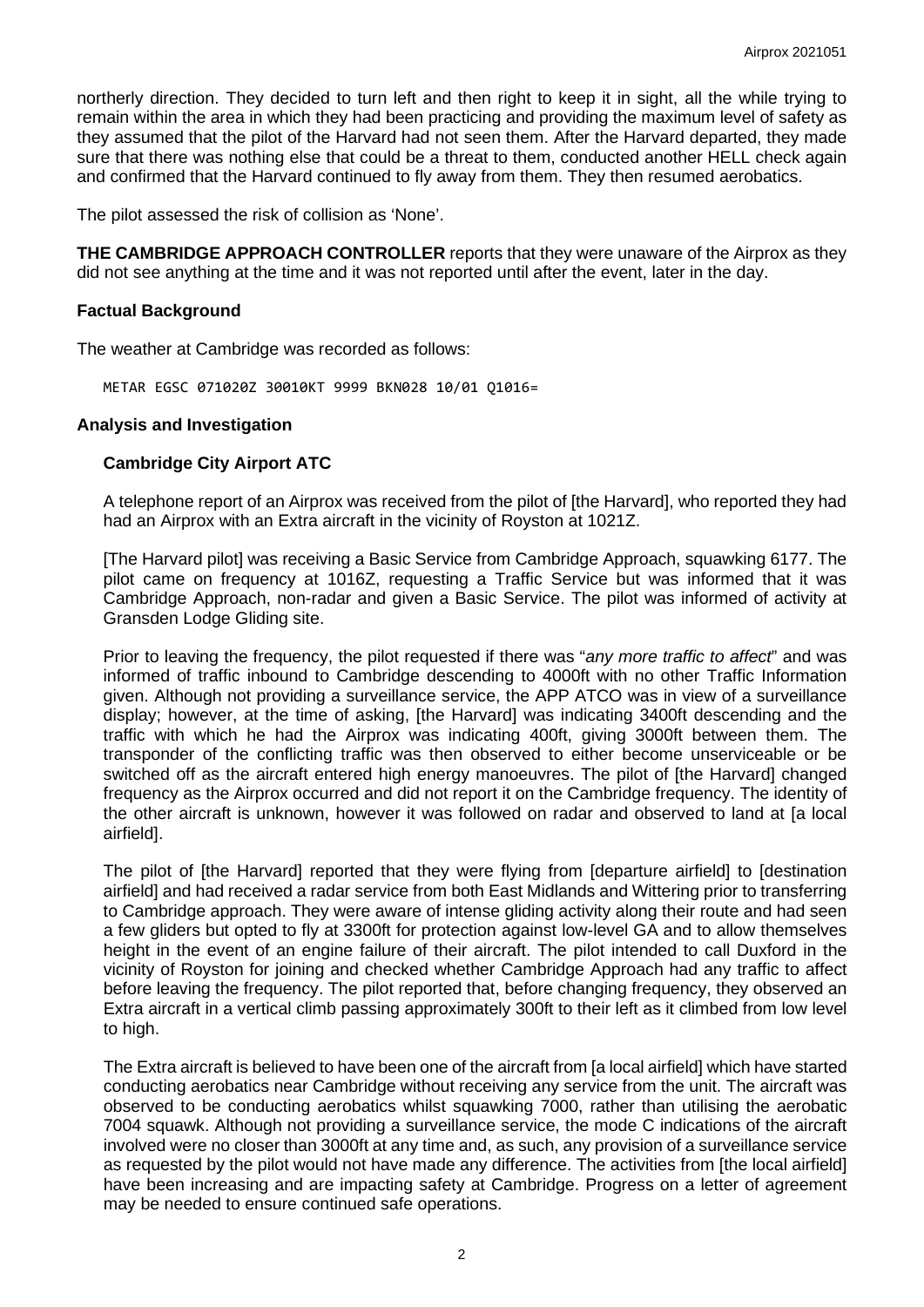# **UKAB Secretariat**

An analysis of the NATS radar replay was undertaken which showed the Harvard tracking in a southeasterly direction and in a gradual descent from 3700ft. Initially, the only other track recorded was that of the Spitfire mentioned in the Harvard pilot's report (Figure 1). However, at 1020:57 a primaryonly radar track appears in the vicinity of the Spitfire – this was assessed to be the Extra (Figure 2).







The Spitfire crossed the Harvard's track at 1021:05 at a range of 0.6NM and with a vertical displacement of 2800ft (the Harvard having descended to 3200ft); at this time the Extra was approximately 0.6NM south of the Spitfire at an unknown altitude (Figure 3). CPA between the Harvard and the Extra occurred 16sec later at 1021:21 as the Harvard passed 3100ft and, with the altitude of the Extra unknown, was measured at <0.1NM horizontal separation (Figure 4); the radar tracks had already crossed at this point.





Figure 3 – 1021:05 Figure 4 – 1021:21 – CPA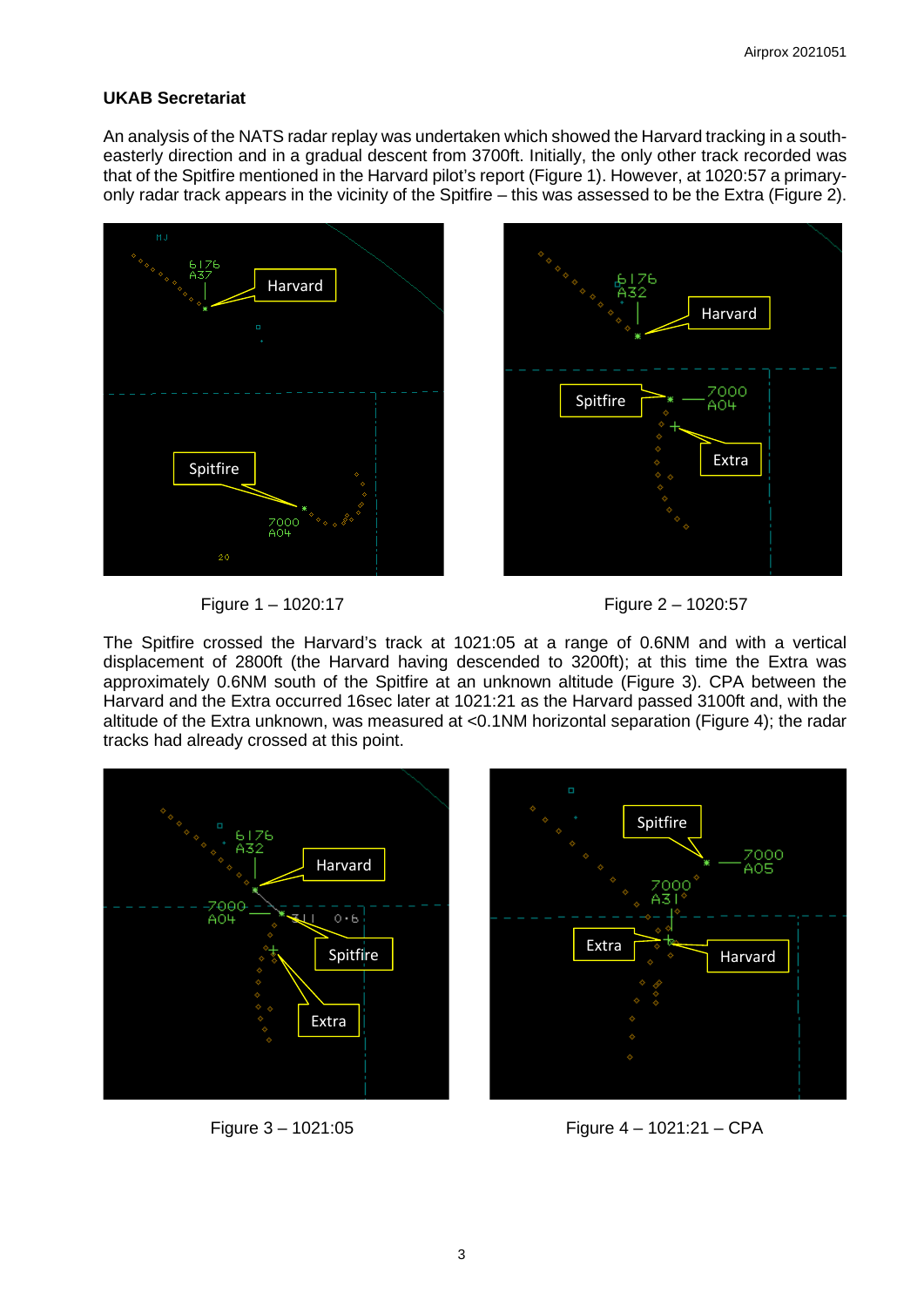The Harvard and Extra pilots shared an equal responsibility for collision avoidance and not to operate in such proximity to other aircraft as to create a collision hazard. [4](#page-3-0) If the incident geometry is considered as converging then the Harvard pilot was required to give way to the Extra.<sup>[5](#page-3-1)</sup>

## **Summary**

An Airprox was reported when a T6 Harvard and an Extra EA300L flew into proximity 8NM W of Duxford at 1021Z on Friday 7<sup>th</sup> May 2021. Both pilots were operating under VFR in VMC, the Harvard pilot in receipt of a Basic Service from Cambridge Approach and the Extra pilot in receipt of an Air/Ground Communications Service from Fowlmere Radio.

## **PART B: SUMMARY OF THE BOARD'S DISCUSSIONS**

Information available consisted of reports from both pilots, radar photographs/video recordings, a report from the air traffic controller involved and a report from the appropriate ATC/operating authority. Relevant contributory factors mentioned during the Board's discussions are highlighted within the text in bold, with the numbers referring to the Contributory Factors table displayed in Part C.

Due to the exceptional circumstances presented by the coronavirus pandemic, this incident was assessed as part of a 'virtual' UK Airprox Board meeting where members provided a combination of written contributions and dial-in/VTC comments.

The Board first considered the actions of the Harvard pilot and was heartened to hear that they had sought a surveillance-based Air Traffic Service throughout their flight, although the highest level of Service that the Cambridge controller could provide had been a Basic Service. It was apparent to the Board that the Harvard pilot had considered how they might augment their situational awareness as the pilot had also been carrying a SkyEcho device. Unfortunately the SkyEcho equipment had not detected the presence of the Extra (**CF5**), neither had the Cambridge controller been aware of the presence of the Extra and so had not been able to pass any Traffic Information to the Harvard pilot. This had led to the Harvard pilot having no situational awareness of the presence of the Extra (**CF4**) and so they had been relying on their lookout. The Board wondered if the sighting of the Spitfire moments before the Harvard pilot had seen the Extra had drawn their eyes into the area where the Extra had been operating. Notwithstanding, the Harvard pilot having only seen the Extra as it passed through their level in their 7 o'clock led the Board to conclude that this had been an effective non-sighting (i.e. too late to have materially affected the separation) on the part of the Harvard pilot (**CF8**).

Turning to the actions of the Extra pilot, the Board noted that the pilot had acknowledged their involvement in the Airprox soon after being informed of it by the UKAB Secretariat, but that it had taken a number of weeks for them to submit their report. Members wondered if this delay had perhaps led to a fading of their recall of the event, particularly concerning their transponder selections. Although the pilot reported that the transponder was 'on' with modes A, C, and S selected, there was no evidence of this on the NATS radar replay and the transponder responses had not been detected by the SkyEcho device in the Harvard. The Board acknowledged that this does not necessarily mean that the transponder had not been selected as reported, but wished to highlight the importance of including the transponder to 'on' in the pre-take-off checklist and verifying transponder functionality with a nearby ATC unit. This is particularly important when conducting aerobatics, as the code assigned for aerobatics (7004<sup>[6](#page-3-2)</sup>) permits controllers to better understand the activity being undertaken and to route aircraft under their control accordingly. Members noted that the Extra pilot had remained on the Fowlmere Air/Ground frequency during their flight and, given the Extra pilot's planned activity, the Board felt that they would have been better served seeking an Air Traffic Service from Cambridge. This would have had the added benefit of being on the same frequency as the Harvard pilot whilst also providing situational awareness to the Cambridge controller regarding their activity. The fact that the Extra pilot had not been on a frequency with an ATSU had, the Board felt, been contributory to the Airprox (**CF3**). Furthermore, this had denied the Extra pilot the opportunity to gain situational awareness (from the controller) of the

<span id="page-3-0"></span><sup>4</sup> (UK) SERA.3205 Proximity.

<span id="page-3-1"></span> $5$  (UK) SERA.3210 Right-of-way (c)(2) Converging.

<span id="page-3-2"></span><sup>6</sup> UK AIP ENR 1.6, para 2.2.2.2.1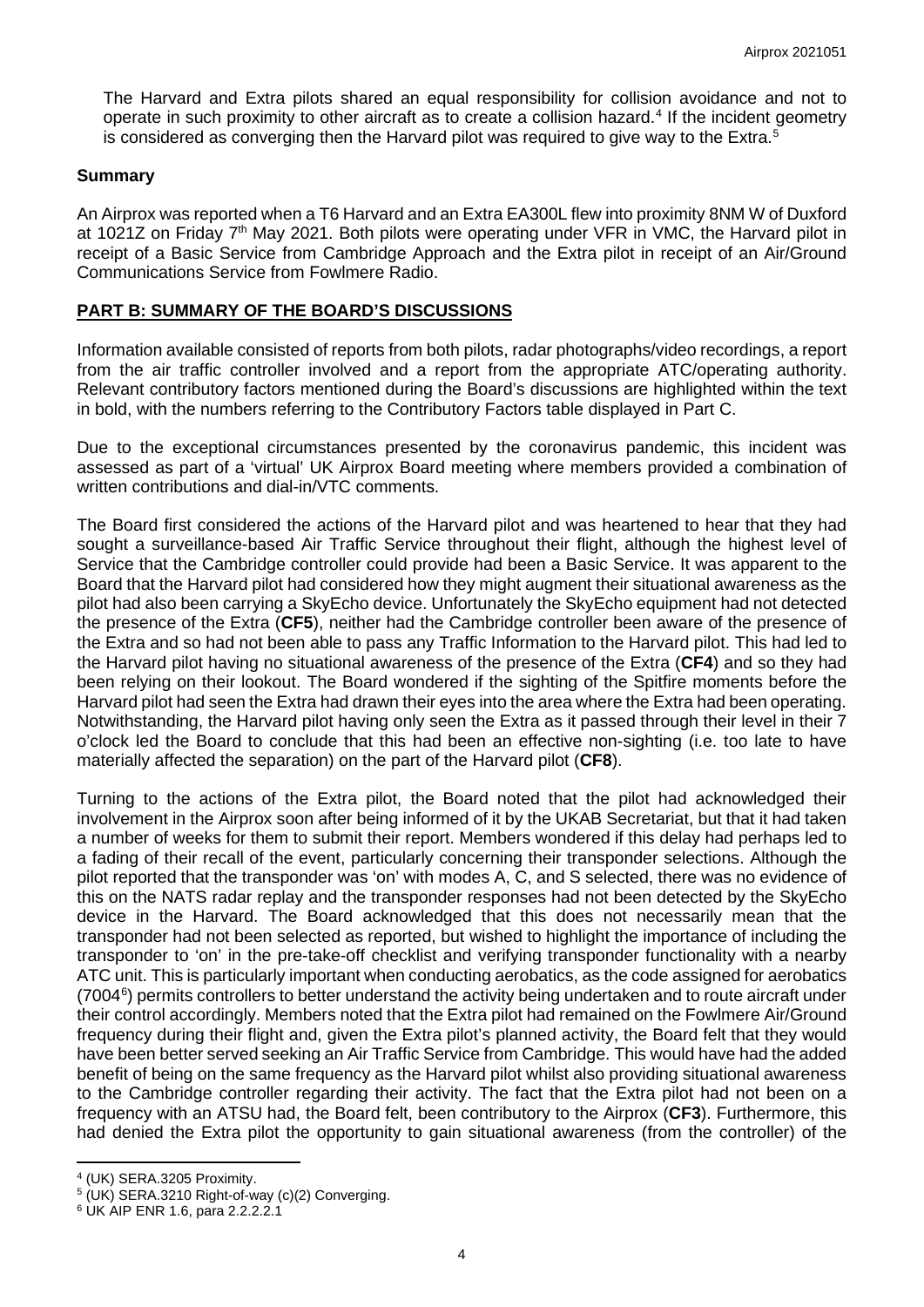approaching Harvard – the Board agreed that, in the event, the Extra pilot had not had any situational awareness of the presence of the Harvard (**CF4**). This, like the Harvard pilot, had left them to rely on their lookout to detect any threats to their aircraft. Members agreed that the Extra pilot had sighted the Harvard as they recommenced their aerobatic manoeuvres, but they had sighted it late (**CF6**) and then had not allowed sufficient separation from the Harvard during their vertical manoeuvre (**CF7**).

The Board then considered the actions of the Cambridge controller, and quickly agreed that there was little that they could have done to prevent this Airprox. Members noted that the Harvard pilot had initially requested a surveillance-based Air Traffic Service but that the controller had been unable to provide this level of Service (**CF1**). Given that the controller had been providing a Basic Service to the Harvard pilot, and that they had therefore not been required to monitor the Harvard's flight (**CF2**), the Board agreed that the controller could not have passed any Traffic Information on the unknown Extra to the Harvard pilot. The Board heard from GA pilot member that there is a local agreement between Duxford and Cambridge regarding flight operations in the local area, but that Fowlmere-based aircraft are not part of this agreement. It was the Board's understanding that there is a local airspace users' working group that meets periodically to discuss operations in the local airspace for mutual benefit, but it was unclear to the Board whether Fowlmere representatives were invited to, or attended, these meetings. Furthermore, the Board heard from a military pilot member that there is also a Regional Airspace Users' Working Group (RAUWG) that is organised by staff at RAF Marham, but again it was unclear whether or not Fowlmere representatives are invited to this forum; the military member undertook to check with RAF Marham whether invitations to attend the RAUWG have been sent to Fowlmere and to ensure that invitations are sent in future.

Finally, the Board considered the risk involved in this Airprox. Although there were discrepancies in each pilot's reported estimation of separation, it was clear to the Board from the NATS radar replay that there had been very little horizontal separation. Additionally, whilst there was no altitude information from the Extra available to the Board, it was evident from both pilots' reports that the Extra had passed through the level of the Harvard in a vertical climb. This vertical climb was recorded on the NATS radar replay (as a lack of horizontal change of position) leading the Board to conclude that there had simultaneously been a lateral separation of <0.1NM with no vertical separation. Therefore, members agreed that separation had been reduced to the bare minimum and there had been a serious risk of collision between the 2 aircraft (**CF9**). Accordingly, the Board assigned a Risk Category A to this Airprox.

# **PART C: ASSESSMENT OF CONTRIBUTORY FACTORS AND RISK**

# Contributory Factors:

|               | 2021051                                                        |                                                      |                                                                                                      |                                                                                              |  |  |
|---------------|----------------------------------------------------------------|------------------------------------------------------|------------------------------------------------------------------------------------------------------|----------------------------------------------------------------------------------------------|--|--|
| <b>CF</b>     | <b>Factor</b>                                                  | <b>Description</b>                                   | <b>ECCAIRS Amplification</b>                                                                         | <b>UKAB Amplification</b>                                                                    |  |  |
|               | <b>Ground Elements</b>                                         |                                                      |                                                                                                      |                                                                                              |  |  |
|               | • Situational Awareness and Action                             |                                                      |                                                                                                      |                                                                                              |  |  |
| 1             | Contextual                                                     | Information<br>Flight<br>ANS<br>Provision            | Provision of ANS flight information                                                                  | The ATCO/FISO was not required<br>to monitor the flight under a<br><b>Basic Service</b>      |  |  |
| $\mathcal{P}$ | Contextual                                                     | • ATM Service Effects                                | An event affecting Air Traffic<br>Management operations.                                             | Controller not able to provide<br>requested ATS                                              |  |  |
|               | <b>Flight Elements</b>                                         |                                                      |                                                                                                      |                                                                                              |  |  |
|               | <b>. Tactical Planning and Execution</b>                       |                                                      |                                                                                                      |                                                                                              |  |  |
| 3             | <b>Human Factors</b>                                           | • Communications by Flight<br>Crew with ANS          | An event related to the<br>communications between the flight<br>crew and the air navigation service. | Pilot did not request appropriate<br>ATS service or communicate with<br>appropriate provider |  |  |
|               | • Situational Awareness of the Conflicting Aircraft and Action |                                                      |                                                                                                      |                                                                                              |  |  |
| 4             | Contextual                                                     | • Situational Awareness and<br><b>Sensory Events</b> | Events involving a flight crew's<br>awareness and perception of<br>situations                        | Pilot had no, late or only generic,<br><b>Situational Awareness</b>                          |  |  |
|               | <b>• Electronic Warning System Operation and Compliance</b>    |                                                      |                                                                                                      |                                                                                              |  |  |
| 5             | <b>Human Factors</b>                                           | • Response to Warning System                         | An event involving the incorrect<br>response of flight crew following                                | CWS misinterpreted, not<br>optimally actioned or CWS alert<br>expected but none reported     |  |  |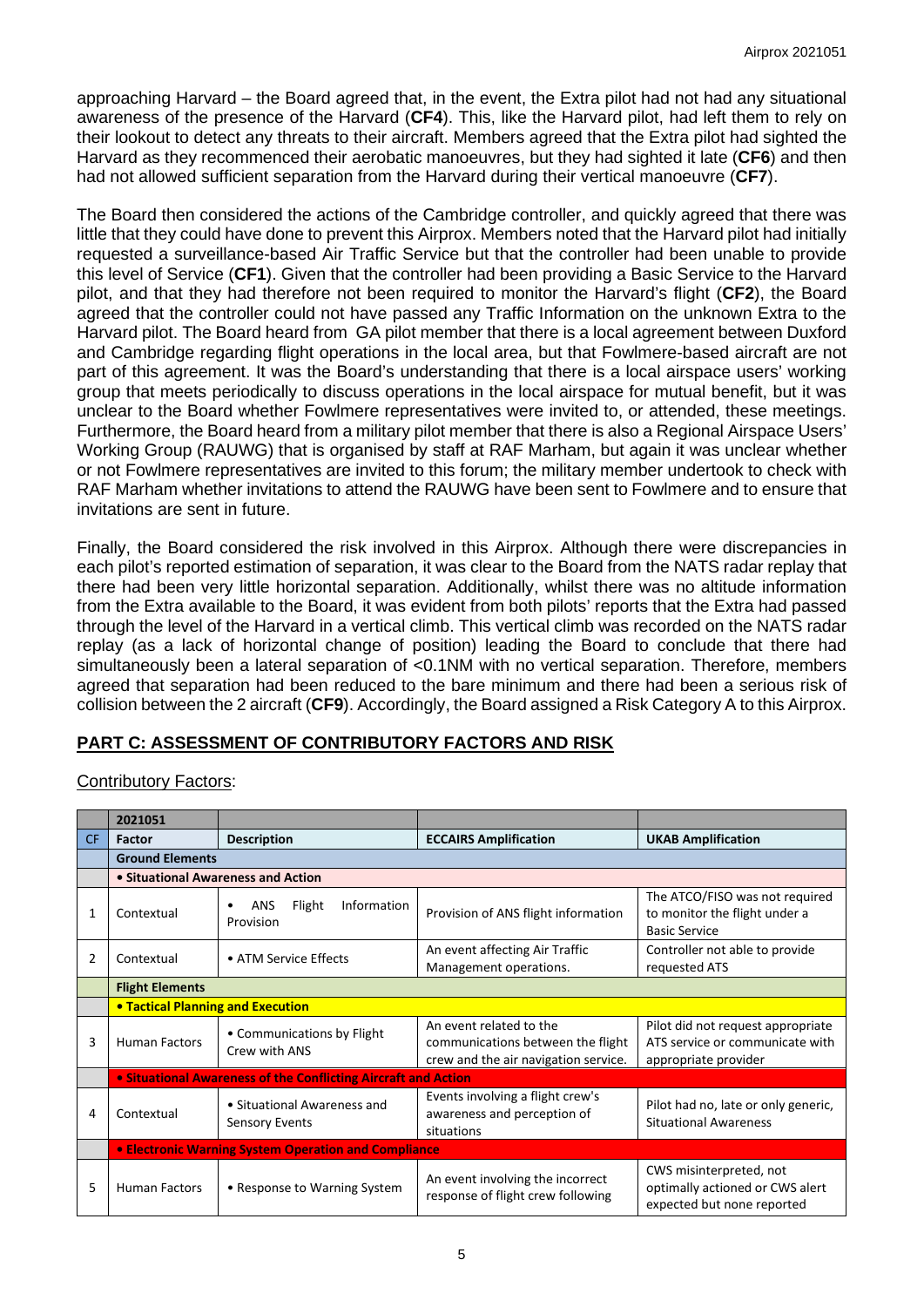|   |                      |                                            | the operation of an aircraft<br>warning system                                                                                 |                                                                      |  |  |
|---|----------------------|--------------------------------------------|--------------------------------------------------------------------------------------------------------------------------------|----------------------------------------------------------------------|--|--|
|   |                      |                                            |                                                                                                                                |                                                                      |  |  |
|   | • See and Avoid      |                                            |                                                                                                                                |                                                                      |  |  |
| 6 | Human Factors        | • Identification/Recognition               | Events involving flight crew not<br>fully identifying or recognising the<br>reality of a situation                             | Late sighting by one or both<br>pilots                               |  |  |
|   | Contextual           | • Loss of Separation                       | An event involving a loss of<br>separation between aircraft                                                                    | Pilot flew into conflict                                             |  |  |
| 8 | <b>Human Factors</b> | • Monitoring of Other Aircraft             | Events involving flight crew not<br>fully monitoring another aircraft                                                          | Non-sighting or effectively a non-<br>sighting by one or both pilots |  |  |
|   | • Outcome Events     |                                            |                                                                                                                                |                                                                      |  |  |
| 9 | Contextual           | • Near Airborne Collision with<br>Aircraft | An event involving a near collision<br>by an aircraft with an aircraft,<br>balloon, dirigible or other piloted<br>air vehicles |                                                                      |  |  |

#### Degree of Risk: A

### Safety Barrier Assessment<sup>[7](#page-5-0)</sup>

In assessing the effectiveness of the safety barriers associated with this incident, the Board concluded that the key factors had been that:

### **Ground Elements:**

**Situational Awareness of the Confliction and Action** were assessed as **not used** because the Cambridge Approach controller was not required to monitor the aircraft under the terms of a Basic Service.

## **Flight Elements:**

**Tactical Planning and Execution** was assessed as **partially effective** because the Extra pilot did not seek an Air Traffic Service from an appropriate agency.

**Situational Awareness of the Conflicting Aircraft and Action** were assessed as **ineffective** because neither pilot had any situational awareness of the presence of the other aircraft until they sighted it.

**Electronic Warning System Operation and Compliance** were assessed as **ineffective** because the SkyEcho 2 device on the Harvard did not detect the presence of the Extra.

**See and Avoid** were assessed as **ineffective** because the Harvard pilot did not see the Extra in time to materially affect the separation, and the Extra pilot only saw the Harvard at a late stage, necessitating a late manoeuvre which resulted in minimal separation between the 2 aircraft.

<span id="page-5-0"></span> $7$  The UK Airprox Board scheme for assessing the Availability, Functionality and Effectiveness of safety barriers can be found on the [UKAB Website.](http://www.airproxboard.org.uk/Learn-more/Airprox-Barrier-Assessment/)